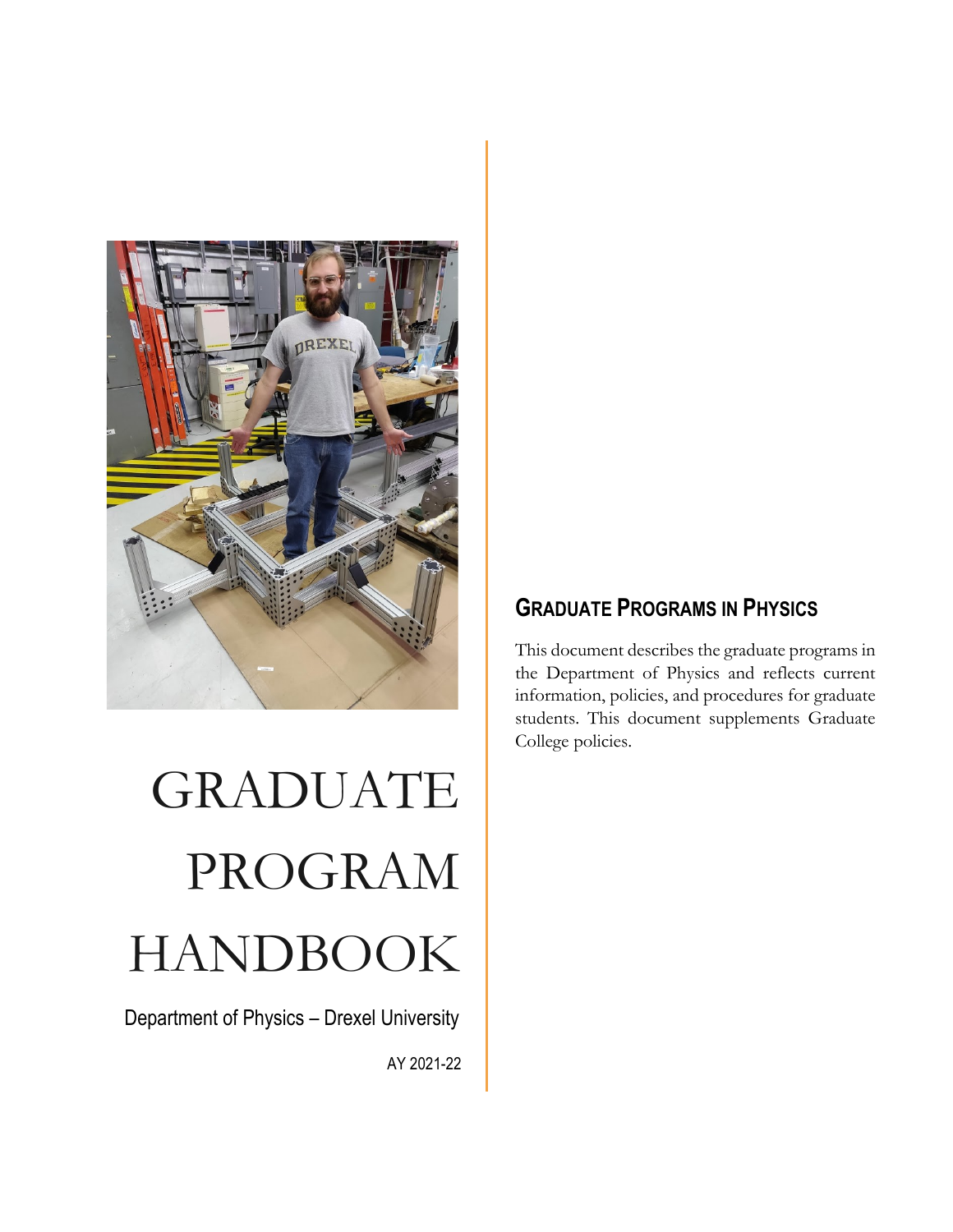# Contents

| 1.  |      |  |
|-----|------|--|
| 2.  |      |  |
|     |      |  |
|     |      |  |
|     |      |  |
|     |      |  |
| 3.  |      |  |
| 4.  |      |  |
|     |      |  |
|     |      |  |
|     |      |  |
| 5.  |      |  |
|     | 5.1. |  |
|     | 5.2. |  |
| 6.  |      |  |
|     |      |  |
|     |      |  |
| 7.  |      |  |
| 8.  |      |  |
| 9.  |      |  |
|     |      |  |
|     |      |  |
|     |      |  |
|     |      |  |
| 10. |      |  |
|     |      |  |
|     |      |  |
|     |      |  |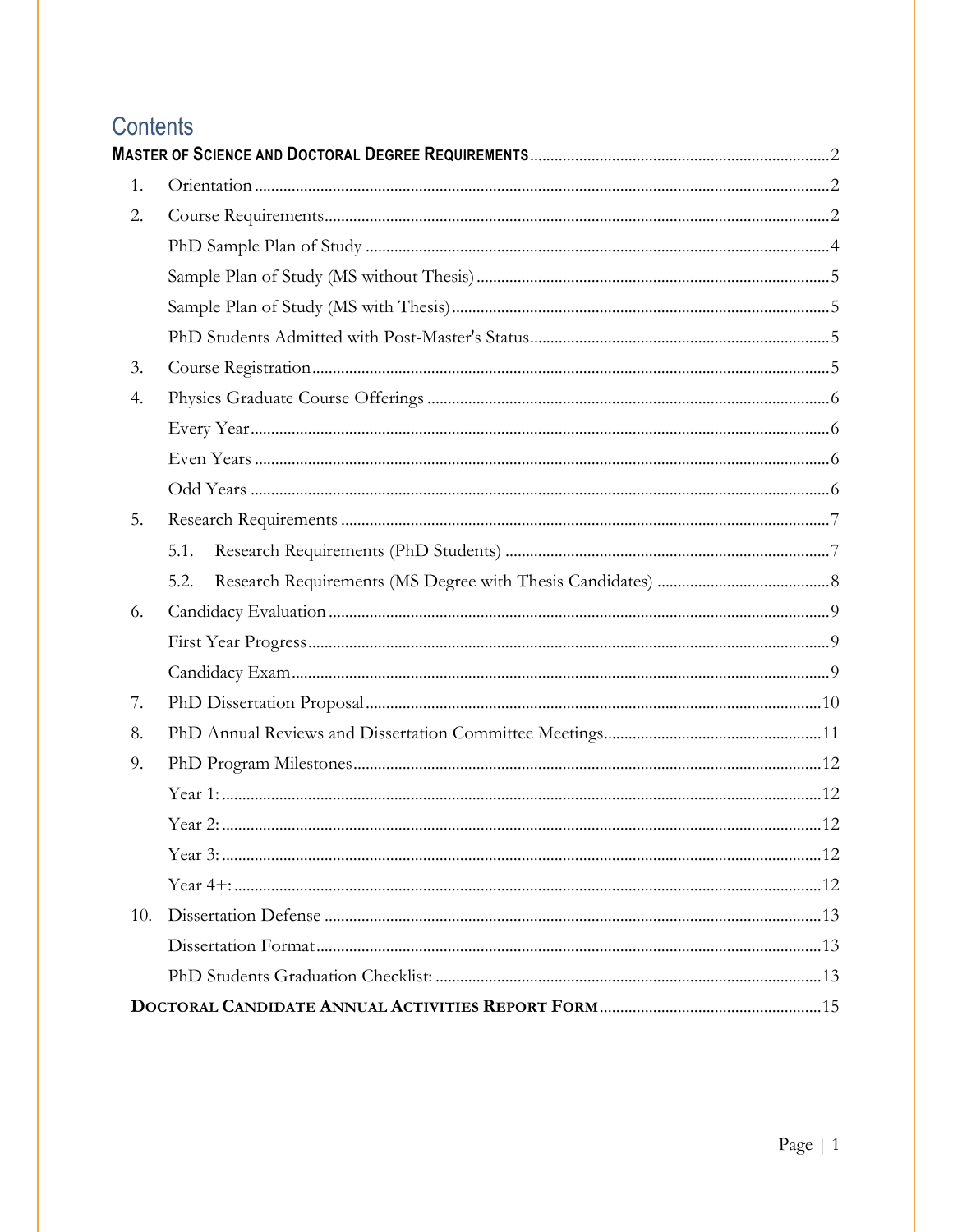# <span id="page-2-0"></span>**MASTER OF SCIENCE AND DOCTORAL DEGREE REQUIREMENTS**

The Master of Science (MS) with or without thesis, and Doctor of Philosophy (PhD) degrees are conferred in recognition of breadth of scholarship. Candidates are required to complete a minimum of 45.0 credits of coursework while maintaining a minimum GPA of 3.0. Doctoral candidates need to demonstrate ability to investigate scientific problems independently and efficiently. MS candidates pursuing the MS degree with thesis need to demonstrate capacity to effectively use knowledge in physics to pursue a solution of a research problem. Advancement to doctoral candidacy or pursuit of the MS degree with thesis also requires a minimum GPA in core courses of 3.0, with no more than two core course grades below B-.

PhD candidates must pass a candidacy examination, satisfy a one-year residence requirement, perform original research, write a satisfactory thesis describing that research, and defend this thesis in an oral examination. The usual schedule for physics graduate students includes an initial two-years of course work, research training, and completion of the candidacy exam, followed by three or more years of dissertation research (here and throughout, "dissertation" and PhD "thesis" are used interchangeably). It is required by the university that a graduate student completes the Ph.D. degree within seven years after enrollment. The department expects that most PhD students will complete the PhD in five years and will not support PhD students beyond their sixth year.

#### <span id="page-2-1"></span>1. Orientation

All entering full-time students are required to attend the orientation program. This program is offered during the two weeks prior to the start of the fall quarter and includes activities organized by both the Department of Physics and the Graduate College. During morning sessions in the department, students participate in a scientific computing workshop that introduces programming tools needed for future classwork and research. Afternoon sessions in the department include research talks by faculty and current students, discussion of department policies, and a session on responsibilities of teaching assistants. Orientation is an excellent opportunity to meet fellow students, faculty, and staff and become familiar with campus resources. By the end of this period, students will be on their way to tackling computing problems and have an idea of the range of research possibilities in the department. The program also includes activities and informal social events with current graduate students, concluding with a camping trip on the final weekend.

#### <span id="page-2-2"></span>2. Course Requirements

Core courses cover topics of relevance to all physics sub-disciplines, including Mathematical Physics (PHYS 501), Dynamics I (PHYS 506), Electromagnetic Theory (PHYS 511 & PHYS 512), Quantum Mechanics (PHYS 516 & PHYS 517), and Statistical Mechanics (PHYS 521 & PHYS 522). All core courses are required for MS and PhD students alike.

A minimum 50% of the grade assigned to the core courses will be based on comprehensive in-class final and/or midterm exams covering the topics described in the course catalog. A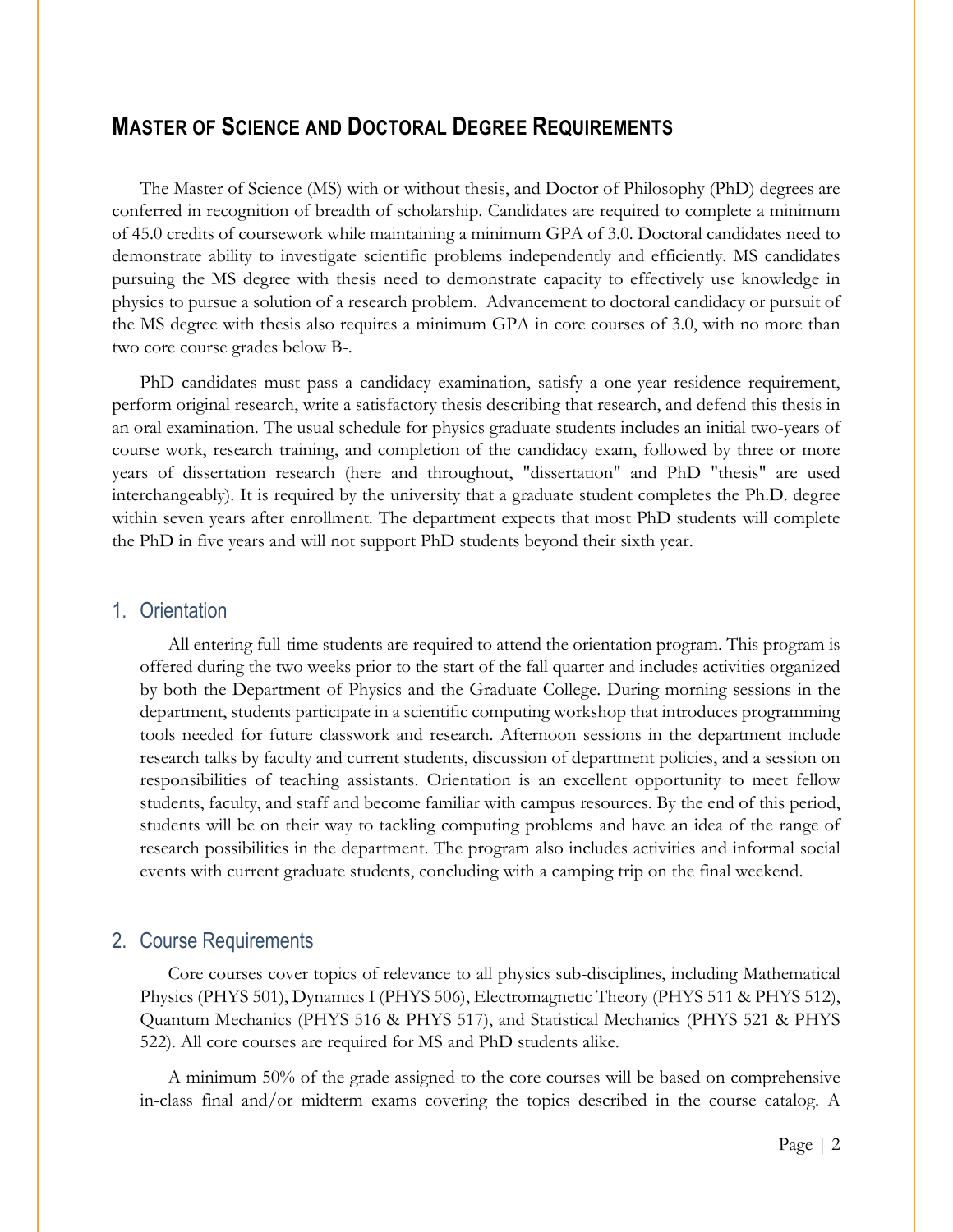minimum GPA of 3.00 is required for core courses. PhD students and the MS students who want to pursue the MS with thesis should have no more than two core course grades below B-.

Graduate students should complete the following 8 core graduate level courses and 12 credits of elective coursework within the first 2 years. Although not required, students pursuing the MS degree without thesis may complete one 3-credit research course (PHYS 997). MS students pursuing the MS degree with thesis should successfully complete at least one 3-credit research course (PHYS 997) in their first year and the 9-credit PHYS 898 (MS Thesis) in their second year. For those pursuing PhD or MS degree with thesis, two of the four topics courses should be outside the student's research specialty.

| <b>Core Courses</b>        |                           | <b>Credits</b> |
|----------------------------|---------------------------|----------------|
| <b>PHYS 501</b>            | Mathematical Physics I    | 3.0            |
| <b>PHYS 506</b>            | Dynamics I                | 3.0            |
| <b>PHYS 511</b>            | Electromagnetic Theory I  | 3.0            |
| <b>PHYS 512</b>            | Electromagnetic Theory II | 3.0            |
| <b>PHYS 516</b>            | Quantum Mechanics I       | 3.0            |
| <b>PHYS 517</b>            | Quantum Mechanics II      | 3.0            |
| <b>PHYS 521</b>            | Statistical Mechanics I   | 3.0            |
| <b>PHYS 522</b>            | Statistical Mechanics II  | 3.0            |
| Research                   |                           |                |
| <b>PHYS 997</b>            | Research                  | $1 - 9.0$      |
| <b>Topics Courses</b>      |                           |                |
| <b>PHYS 502</b>            | Mathematical Physics II   | 3.0            |
| <b>PHYS 518</b>            | Quantum Mechanics III     | 3.0            |
| <b>PHYS 531</b>            | Galactic Astrophysics     | 3.0            |
| <b>PHYS 532</b>            | Cosmology                 | 3.0            |
| <b>PHYS 540</b>            | <b>Big Data Physics</b>   | 3.0            |
| <b>PHYS 553</b>            | Nanoscience               | 3.0            |
| <b>PHYS 554</b>            | Quantum Technology        | 3.0            |
| <b>PHYS 558</b>            | Quantum Information       | 3.0            |
| <b>PHYS 561</b>            | Biophysics                | 3.0            |
| <b>PHYS 562</b>            | Computational Biophysics  | 3.0            |
| <b>PHYS 576</b>            | Particle Physics          | 3.0            |
| <b>PHYS 626</b>            | Solid State Physics I     | 3.0            |
| <b>PHYS 627</b>            | Solid State Physics II    | 3.0            |
| <b>PHYS 631</b>            | Relativity Theory I       | 3.0            |
| PHYS T580                  | Special Topics in Physics | 3.0            |
| PHYS T780                  | Special Topics in Physics | 3.0            |
| <b>Dissertation Course</b> |                           |                |
| <b>PHYS 898</b>            | MS Thesis                 | 3.0            |
| <b>PHYS 998</b>            | PhD Dissertation          | $1 - 9.0$      |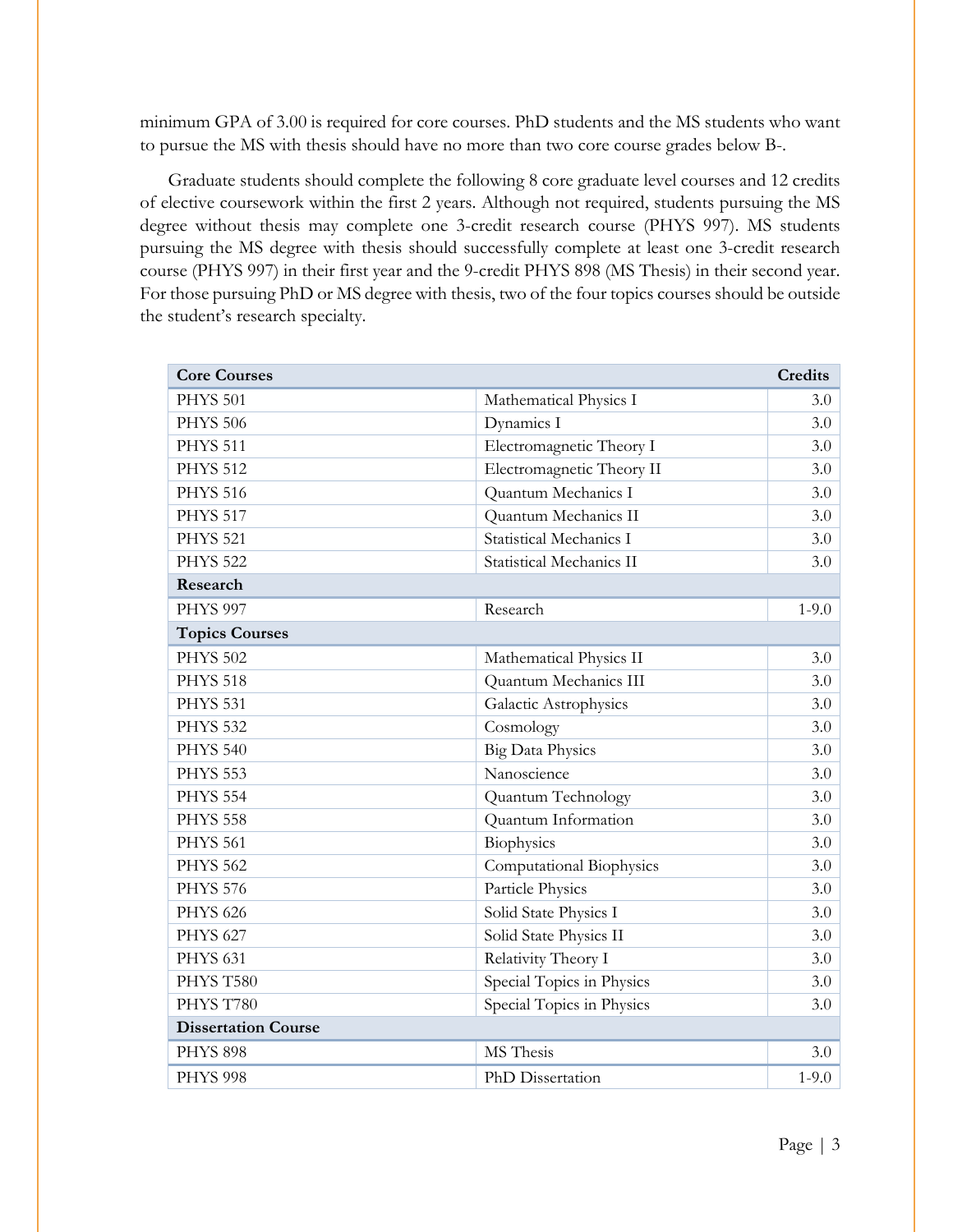Topics courses are an introduction to current topics of experimental and theoretical interest. They are offered in alternate years. Doctoral candidates who wish to take additional topics courses should register for fewer credits of PHYS 998. The total number of tuition credits is fixed.

Students supported by fellowships (TF or RF) receive tuition remission for required coursework only, and must obtain authorization in advance from the Department Head or Associate Department Head for Graduate Studies if they wish to take courses outside the Department. Students will be financially responsible for any unapproved tuition credits.

| <b>First year</b> |                         |                        |                       |
|-------------------|-------------------------|------------------------|-----------------------|
| Fall              | Winter                  | Spring                 | Summer                |
| <b>PHYS 501</b>   | <b>PHYS 516</b>         | <b>PHYS 517</b>        | PHYS 997 Research     |
| <b>PHYS 506</b>   | PHYS 511 (or PHYS 521)  | PHYS 512 (or PHYS 522) |                       |
| Topics Course     | Topics Course           | PHYS 997 Research*     |                       |
| Second year       |                         |                        |                       |
| Fall              | Winter                  | Spring                 | Summer                |
| Topics Course*    | PHYS 521 (or PHYS 511)* | PHYS 522 (or PHYS 512) | PHYS 998 Dissertation |
|                   |                         |                        | Research              |
| PHYS 997 Research | Topics Course           | PHYS 997 Research      |                       |
|                   | PHYS 997 Research       |                        |                       |

#### <span id="page-4-0"></span>PhD Sample Plan of Study

*\* 3.0 credits of PHYS 997: Research must be taken by Spring of the first year. A spring topics course may be elected only if PHYS 997 is taken earlier in that year.*

Core course sequences PHYS 511/512 and 521/522, and Topics courses are offered in alternate years. The schedule of courses is listed in section [4. Physics Graduate Course Offerings](#page-6-0) of this handbook.

Students should plan which topic courses they will take during the academic year. It is allowed to substitute 3 credits of PHYS 997 for a topic course in a quarter of the student's second year studies.

After advancing to doctoral candidacy (typically after spring of the second year), students should register for PHYS 998 Dissertation Research in all quarters in which they are on campus (note that international studies must be continuously registered to maintain visa status). Students are limited to a maximum of 9 dissertation credits per quarter.

Important: Students should enter the right amount of credits when registering for PHYS 997 and PHYS 998 (default is 1 credit).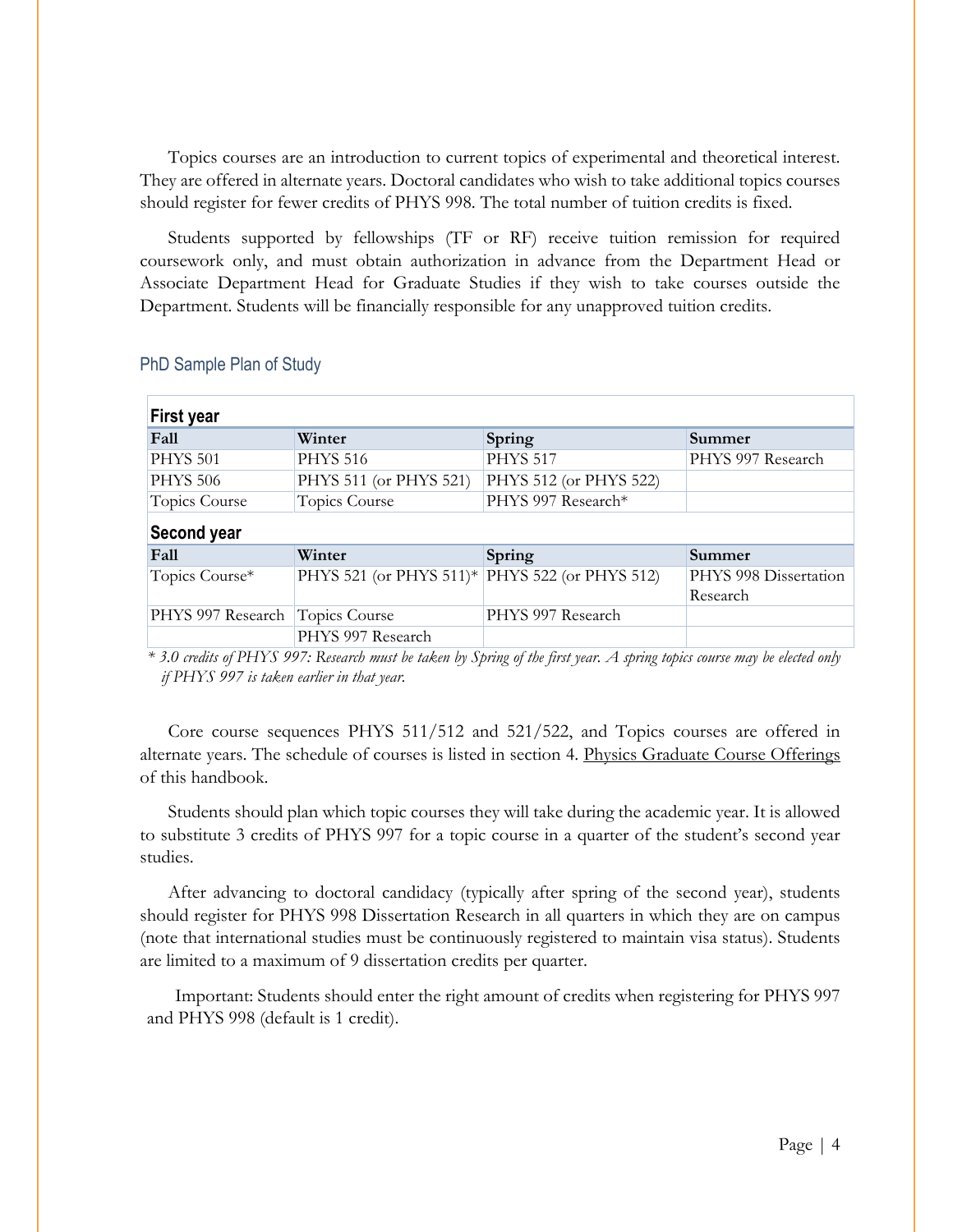<span id="page-5-0"></span>

|  |  | Sample Plan of Study (MS without Thesis) |  |
|--|--|------------------------------------------|--|
|--|--|------------------------------------------|--|

| <b>First year</b> |                        |                        |        |  |
|-------------------|------------------------|------------------------|--------|--|
| Fall              | Winter                 | Spring                 | Summer |  |
| <b>PHYS 501</b>   | <b>PHYS 516</b>        | <b>PHYS 517</b>        |        |  |
| <b>PHYS 506</b>   | PHYS 511 (or PHYS 521) | PHYS 512 (or PHYS 522) |        |  |
| Topics Course     | Topics Course          | Topics Course          |        |  |
| Second year       |                        |                        |        |  |
| Fall              | Winter                 | Spring                 | Summer |  |
| Topics Course     | PHYS 521 (or PHYS 511) | PHYS 522 (or PHYS 512) |        |  |
|                   | Topics Course          | Topics Course          |        |  |
|                   |                        |                        |        |  |

<span id="page-5-1"></span>

| Sample Plan of Study (MS with Thesis) |
|---------------------------------------|
|---------------------------------------|

| <b>First year</b>    |                 |                                                 |        |  |
|----------------------|-----------------|-------------------------------------------------|--------|--|
| Fall                 | Winter          | Spring                                          | Summer |  |
| <b>PHYS 501</b>      | <b>PHYS 516</b> | <b>PHYS 517</b>                                 |        |  |
| <b>PHYS 506</b>      |                 | PHYS 511 (or PHYS 521)* PHYS 512 (or PHYS 522)* |        |  |
| <b>Topics Course</b> | Topics Course   | PHYS 997 Research                               |        |  |
| Second year          |                 |                                                 |        |  |
| Fall                 | Winter          | Spring                                          | Summer |  |
| Topics Course        |                 | PHYS 521 (or PHYS 511)* PHYS 522 (or PHYS 512)* |        |  |
| <b>PHYS 898</b>      | <b>PHYS 898</b> | <b>PHYS 898</b>                                 |        |  |

Core course sequences PHYS 511/512 and 521/522, and Topics courses are offered in alternate years. The schedule of courses is listed in section [4. Physics Graduate Course Offerings](#page-6-0) of this handbook.

#### <span id="page-5-2"></span>PhD Students Admitted with Post-Master's Status

Students who are admitted for PhD study with "post-masters" status must take 15 credits of graduate coursework with a minimum GPA of 3.0 to become doctoral candidates. Courses are to be chosen in consultation with the Graduate Academic Committee. Post-master's students are expected to pass the candidacy exam by the end of the spring quarter of their first year of study. To be prepared for the candidacy exam, post-master's students should begin research as soon as possible (see Research Requirements below).

# <span id="page-5-3"></span>3. Course Registration

All full-time students must register online via **[DrexelOne](http://one.drexel.edu/)** in each term in which they are active for a total of 9 credits of required courses. Make sure that you register for the correct courses and number of credits. Failure to follow instructions may result in a financial hold that will (a) cause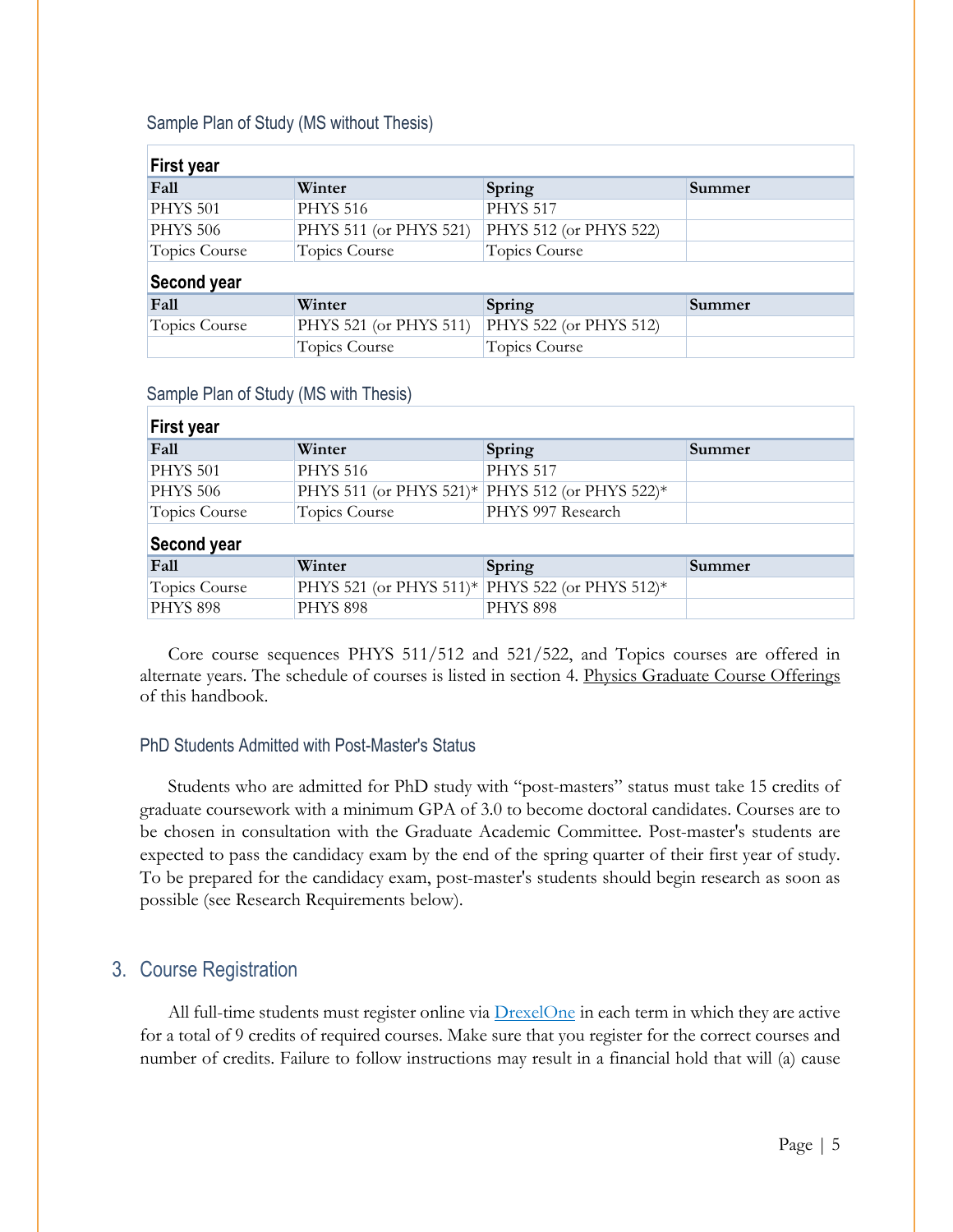you to be billed, (b) prevent you from registering in the future, (c) damage your visa status, (d) cause you to lose your health insurance, (e) cause your student loan to be called in.

Here are the steps to remember when registering for courses:

- Student Financial Obligation (SFO) Statement Reading and completing the SFO is done via DrexelOne once time tickets have opened for the following term. You will be prompted to complete the SFO before you are allowed to register. If you opt to disagree with the SFO, a hold will be placed on your account preventing registering. Students graduating, going on vacation or completing a leave of absence or university withdrawal have the option to indicate "No Interest" to the SFO for the term they will not be registering for.
- Complete Your Course Registration [Student Guide: New Registration Interface \[PDF\]](http://drexel.edu/%7E/media/Files/drexelCentral/pdfs/new-registration-guide.ashx?la=en) Download the guide as a reference for navigating the new registration interface.
- [Confirm Your Enrollment](http://drexel.edu/drexelcentral/registration/courses/confirmation/) Make sure you confirm your enrollment each term you are scheduled for courses. Learn more about the process.

# <span id="page-6-0"></span>4. Physics Graduate Course Offerings

Courses are offered in the following terms. For a detailed list of course descriptions, please visit [Drexel's catalog.](http://catalog.drexel.edu/coursedescriptions/quarter/grad/phys/)

#### <span id="page-6-1"></span>Every Year

| Fall                      | Winter                    | <b>Spring</b>             |
|---------------------------|---------------------------|---------------------------|
| PHYS 501 Math Physics I   | PHYS 516 Quantum Mech I   | PHYS 517 Quantum Mech II  |
| PHYS 506 Dynamics I       | PHYS 997 Research         | PHYS 997 Research         |
| PHYS 997 Research         | PHYS 998 PhD Dissertation | PHYS 998 PhD Dissertation |
| PHYS 558 Quantum Inf      | PHYS 554 Quantum Tech     |                           |
| PHYS 998 PhD Dissertation |                           |                           |

#### <span id="page-6-2"></span>Even Years

| Fall                        | Winter                    | <b>Spring</b>                |
|-----------------------------|---------------------------|------------------------------|
| PHYS 626 Solid State Phys I | PHYS 511 Electrom Theo I  | PHYS 512 Electrom Theo II    |
| PHYS 540 Big Data Physics   | PHYS 553 Nanoscience      | PHYS 627 Solid State Phys II |
|                             | PHYS 576 Particle Physics | PHYS 631 Relativity Theory I |

#### <span id="page-6-3"></span>Odd Years

| Fall                        | Winter                      | <b>Spring</b>                |
|-----------------------------|-----------------------------|------------------------------|
| PHYS 531 Galactic Astrophys | PHYS 521 Statistical Mech I | PHYS 522 Statistical Mech II |
| PHYS 561 Biophysics         | PHYS 532 Cosmology          | PHYS 679 Standard Model      |
|                             | PHYS 562 Comp Biophysics    |                              |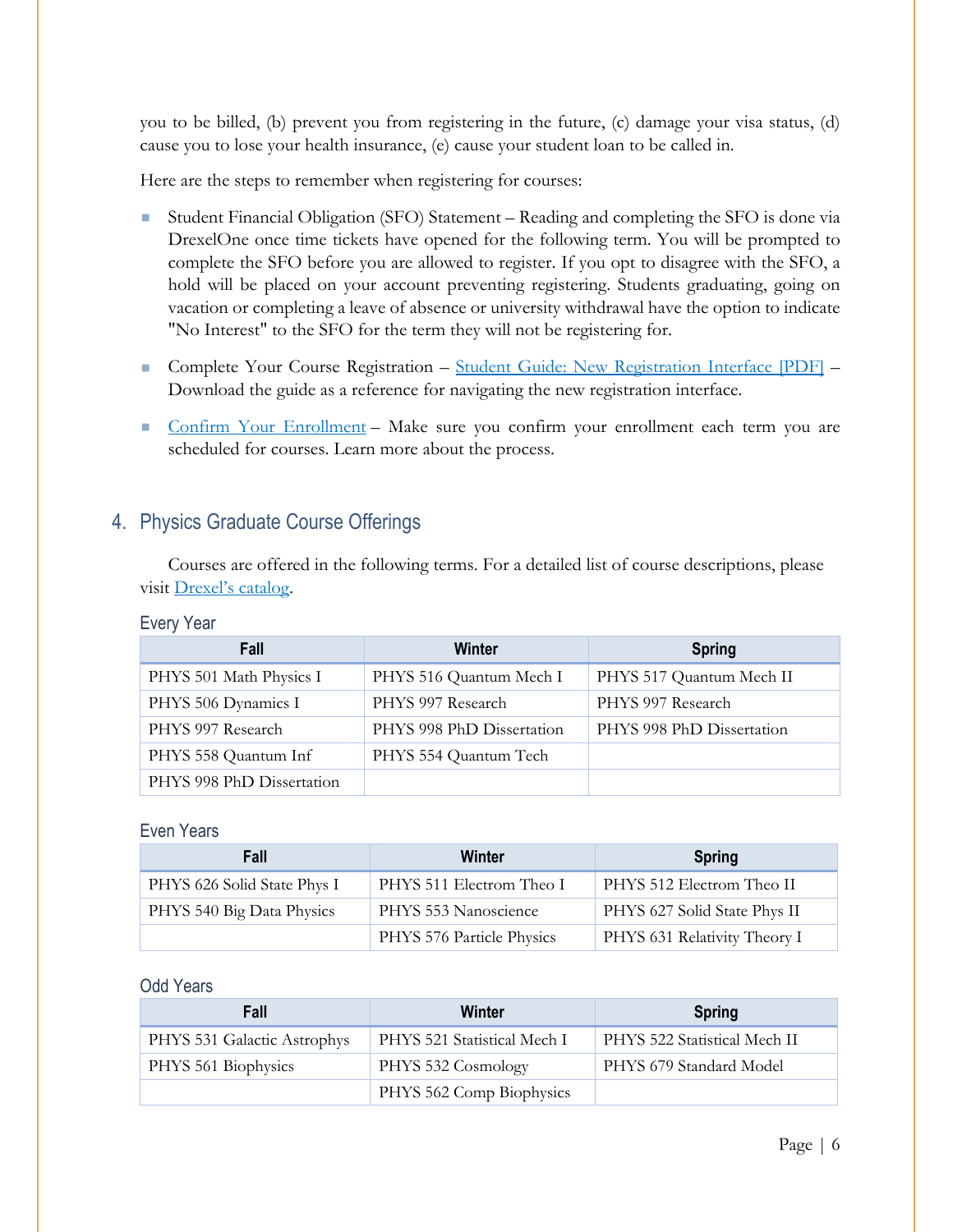# <span id="page-7-0"></span>5. Research Requirements

## 5.1. Research Requirements (PhD Students)

<span id="page-7-1"></span>Students begin research in the spring and summer terms of their first year. The spring project culminates in a poster presented to the department. A two-page proposal for their summer research is also due at the end of the spring term. At the end of the summer, students are required to submit an in-depth written report and give an oral presentation of their summer project. Research during the second year is toward the candidacy exam. Details of these research requirements are as follows.

| <b>New Entering Students</b> | Requirement                                   |
|------------------------------|-----------------------------------------------|
| Spring 1 <sup>st</sup> year  | Poster                                        |
|                              | Two-page proposal for summer research         |
| Summer $1st$ year            | Written Report (10-15 pages)                  |
|                              | Oral Presentation                             |
| Spring $2nd$ year            | Candidacy Exam (written report and oral exam) |

Research requirements are divided into three parts. Note that a student may complete these Research Requirements on different topics and/or with different research advisors.

*Research 1.* The first part of the research requirements consists of carrying out a small research project during their first-year spring term. Students will be required to present a poster at the end of the spring term highlighting their procedure, results, and conclusions of this short project. To introduce students to common professional skills, the format of the poster will follow standard formatting normally used in scientific conferences, including a section detailing "future research plans" that could naturally extend their research. In addition to the poster, students will also be required to write a two-page proposal for their planned summer research. That proposal must be approved in writing by the research advisor. The grade for the spring PHYS 997 course will be assigned by the faculty research advisor.

*Research 2.* The second part of the research requirements will be carried out during the summer of the student's first year and will consist of a more in-depth investigation of the topic examined during the spring term (and outlined in the spring research proposal) or a different one as determined by the faculty advisor. This investigation will result in a written report of 10-15 pages with content and format following professional practice, but generally including three aspects: review of the problem area, formulation and solution of the problem, and suggestions for further research. In addition, students will be required to give an oral presentation to the department. The oral presentation will consist of a brief presentation of background information that puts the problem in context within the field, the approach used to address the problem, and conclusions supported by the data. The oral presentation is expected to last 20 to 30 minutes. Emphasis will be given to scheduling these presentations during the new graduate student orientation period. The grade for the summer PHYS 997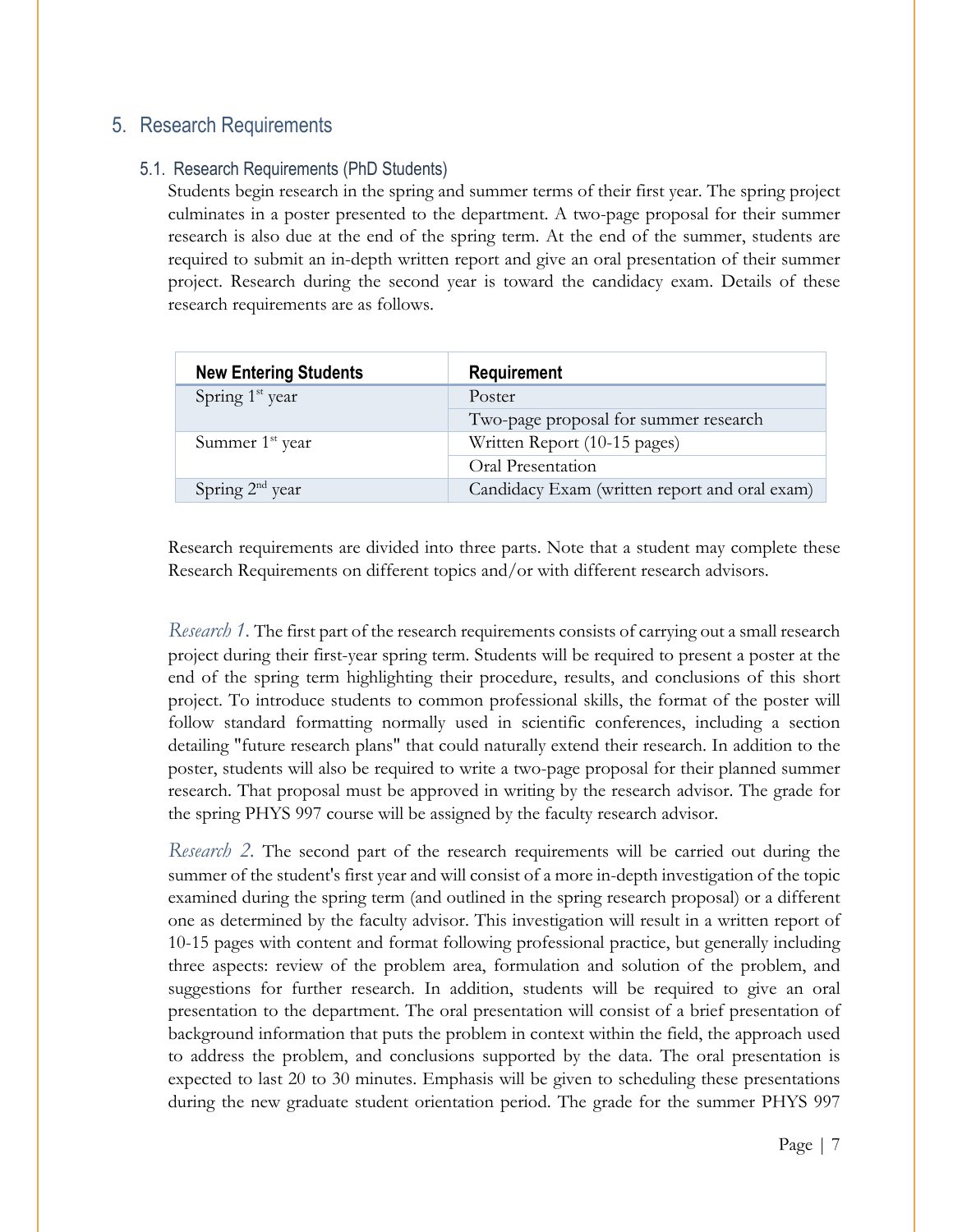course will be assigned by the faculty research advisor using grading rubric similar to that currently used for the Qualifying Exam, presented below.

*Research 3.* The third part of the research requirements will consist of the Candidacy Exam described below.

*Post-masters* students joining the department will be exempt from the Research 1 and 2 requirements listed above. However, they will have to prepare a two-page progress report and proposal of their 2nd year research. The progress report and proposal will be due by the end of the fall term of the first year and will be evaluated for content and appropriateness by the Graduate Academic Committee in conjunction with their faculty advisor.

| <b>Entering Post-Masters Students</b> | <b>Requirement</b>                                               |
|---------------------------------------|------------------------------------------------------------------|
| Fall 1 <sup>st</sup> year             | Two-page progress report and proposal for $2nd$ year<br>research |
| Spring $1st$ year                     | Candidacy Exam (written report and oral exam)                    |

#### 5.2. Research Requirements (MS Degree with Thesis Candidates)

<span id="page-8-0"></span>Research requirements are divided into two parts, which need to be completed with the same research advisor.

First, MS students who want to be considered for the MS degree with thesis should carry out a research project during their first-year spring term. At the end of the spring term, students will be required to write a two-page proposal for their planned future research. This proposal must be approved in writing by the research advisor. The grade for the spring PHYS 997 course will be assigned by the faculty research advisor. Upon completion of the spring PHYS 997, the student should ask the faculty research advisor to provide a letter of support with a commitment to serve as the student's MS thesis advisor. The research proposal with the letter of support should be submitted to the Graduate Academic Committee no later than the last day of class in the spring quarter. The Graduate Academic Committee will seek to review such proposals by the end of week 1 of the summer quarter. If approved, then the MS student may pursue the MS degree with thesis.

Second, the MS students approved for the MS degree with thesis need to complete at least 9 credits of the PHYS 898 course, which will culminate in the MS thesis defense with requirements that match the oral candidacy exam of the PhD candidates. The MS thesis should be based on original research performed by the student. A written report should be submitted to the MS thesis defense committee and the Associate Head for Graduate Studies at least one week prior to the defense, which consists of a public seminar followed by an oral exam conducted by a faculty committee. The time, date, and location of the talk should be announced by the student by e-mail and by posting a notice in the Department's Main Office one week before the defense. The written report will be comparable to a term research project report of 10–20 pages. The subject matter will be at the discretion of the student with approval of a faculty research advisor. The written report will include three aspects: review of the problem area; formulation and solution of a small problem; suggestions for further research.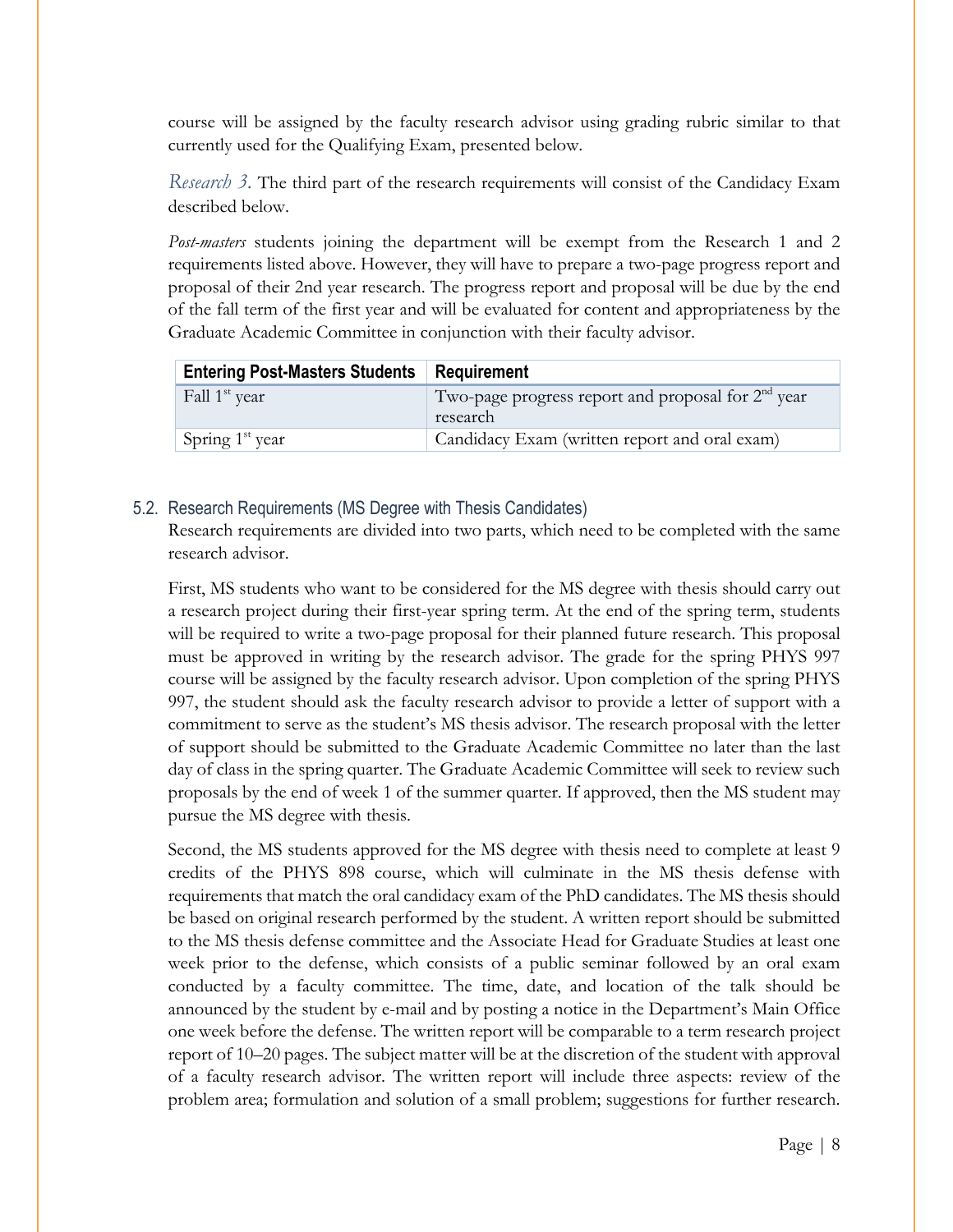The oral examination by five faculty will follow the public seminar. The defense will last about one hour and will include material related to the research report. The purpose of the MS thesis defense is to clarify material in the MS thesis and to demonstrate adequate scientific oral communication skills. The student is advised to schedule no less than two hours for completion of the public seminar and closed-door oral examination. The outcome of the examination is either a passing or a failing grade. In the case of a failing grade, the student may retake the MS thesis defense once more by the end of the following term.

#### <span id="page-9-0"></span>6. Candidacy Evaluation

#### <span id="page-9-1"></span>First Year Progress

The student's progress toward PhD candidacy will be evaluated at the beginning of the Fall term following completion of the first academic year. The factors considered in this first evaluation process are grades of coursework to date, Research 1 grade, and Research 2 grade. Based on this evaluation, the graduate academic committee will make a recommendation in regard to the continued PhD candidacy of the student, with the following possible outcomes: Satisfactory, Probationary, or Terminal MS. Satisfactory allows the student to continue their candidacy and plan of study. Probationary status allows continued candidacy subject to meeting additional requirements put forth by the graduate academic committee to address shortcomings in the student's academic or/and research record. In the case of the coursework requirements, a core GPA below 3.0 or 2 grades below B- will result in Probationary status. Three core grades below B- will result in a Terminal MS status recommendation. A terminal MS status results in termination of the PhD candidacy. The graduate academic committee will meet quarterly to review students on Probation.

#### <span id="page-9-2"></span>Candidacy Exam

The oral candidacy exam is based on original research performed by the student. A written report should be submitted to the exam committee and the Associate Head for Graduate Studies at least one week prior to the exam, which consist of a public seminar followed by an oral exam conducted by a faculty committee. The time, date, and location of the talk should be announced by the student by e-mail and by posting a notice in the Department's Main Office one week before the exam. The written report will be comparable to a term research project report and will be limited to 10 to 20 pages including tables, charts, and bibliography. Appendices, including detailed derivations, technical details, data and computer codes, will be available separately upon request. The subject matter will be at the discretion of the student with approval of a supervisor. The written report will include three aspects: review of the problem area; formulation and solution of a small problem; suggestions for further research. The oral examination by 5 faculty will follow the public seminar. This exam will last about one hour and will include material related to the research report. The purpose of the oral exam is to clarify material in the research report and to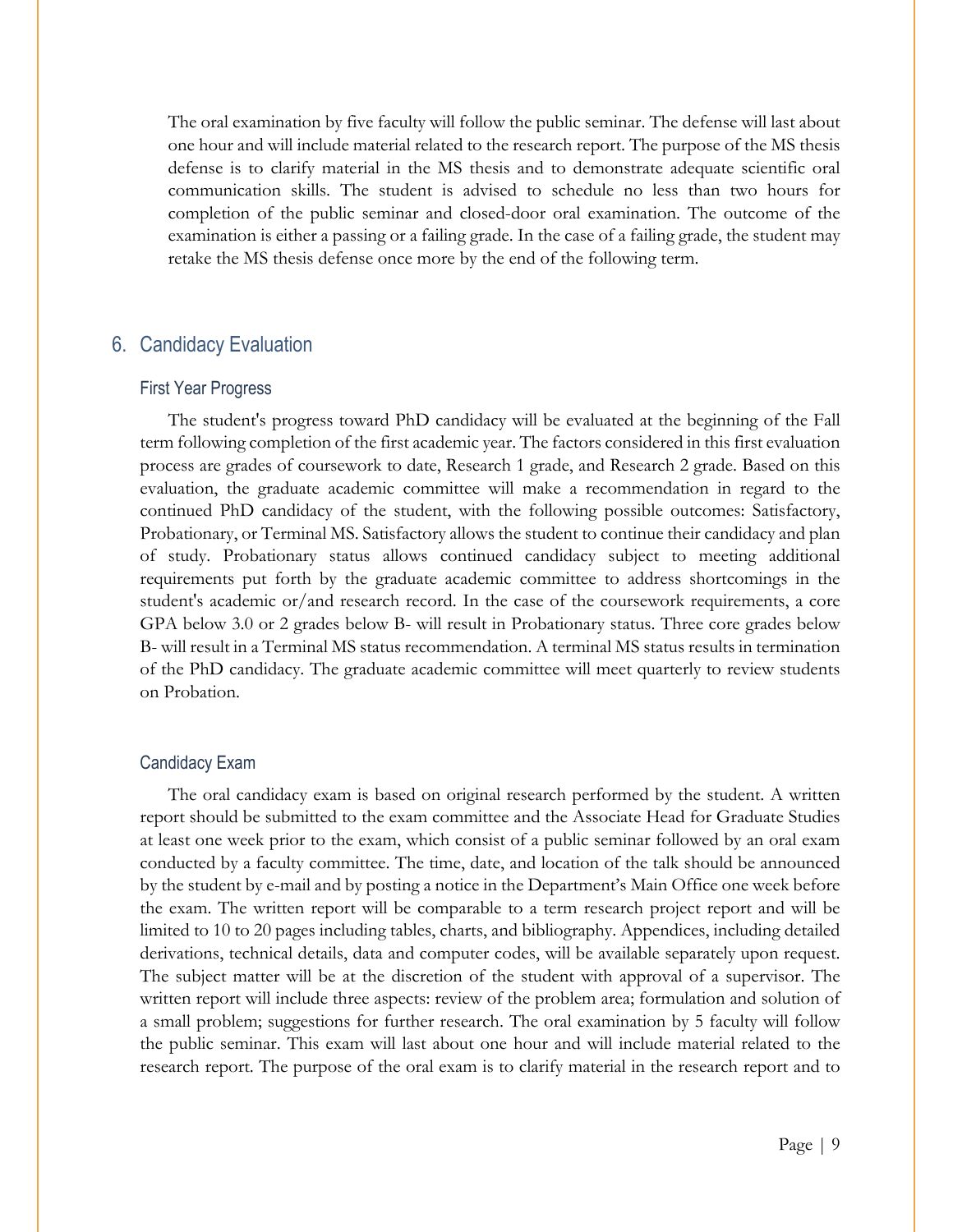insure adequate scientific oral communication skills. The student is advised to schedule no less than two hours for completion of the public seminar and closed-door oral examination.

The student will take this exam after successful completion of at least one year of graduate work at Drexel and prior to the end of the spring quarter of the second year of doctoral study (post-masters students will do so in their first year). The purposes of the candidacy exam are to determine the student's ability to begin thesis-level research; to ascertain his or her understanding of the fundamental concepts and ideas pertinent to the field of endeavor; and to detect any deficiencies of background that may need further attention. The committee must consist of no less than five members, at least three of whom must be currently tenured or tenure-track Drexel faculty members. A minimum of two of the committee members must be from outside the student's primary specialization area. At least one of the committee members must be from outside the student's department, preferably from outside the university. Upon completion of the exam, the committee chair will complete the Doctoral Candidacy Examination Report in the EForms system and will enter the result. All members of the committee shall enter comments. The outcome of the examination is either a passing or a failing grade. Only if it is deemed appropriate by the Associate Department Head of Graduate Studies may the exam be attempted a second time (which may be no later than the Summer of the second year).

#### <span id="page-10-0"></span>7. PhD Dissertation Proposal

- a. Before the end of the Fall Quarter of the third year of graduate study, a post-qualified student must present a thesis proposal to a Dissertation Committee, comprised of their supervisor and four other faculty members, including at least two members from outside the student's research specialty and one external to the department (following rules set by Graduate College).
- b. The dissertation proposal will include both a written proposal and an oral presentation; the written proposal must be given to the dissertation committee at least one week before the oral presentation.
- c. Prior to the proposal defense, the doctoral candidate should review the Dissertation Committee membership in the EForms system. If it is correct, the student will need to enter the proposal title, date, time, and location in the EForms system.
- d. The written proposal should be 15 pages in length or longer, including figures and references. Required sections of the proposal are as follows.
	- i) Introduction: Motivation for the proposed research
	- ii) Literature review
	- iii) Statement of the project
	- iv) Methods of attack: Theoretical background, experimental setup, and/or computational methods
	- v) Preliminary results and discussion (Possible outcomes and their significance, next steps)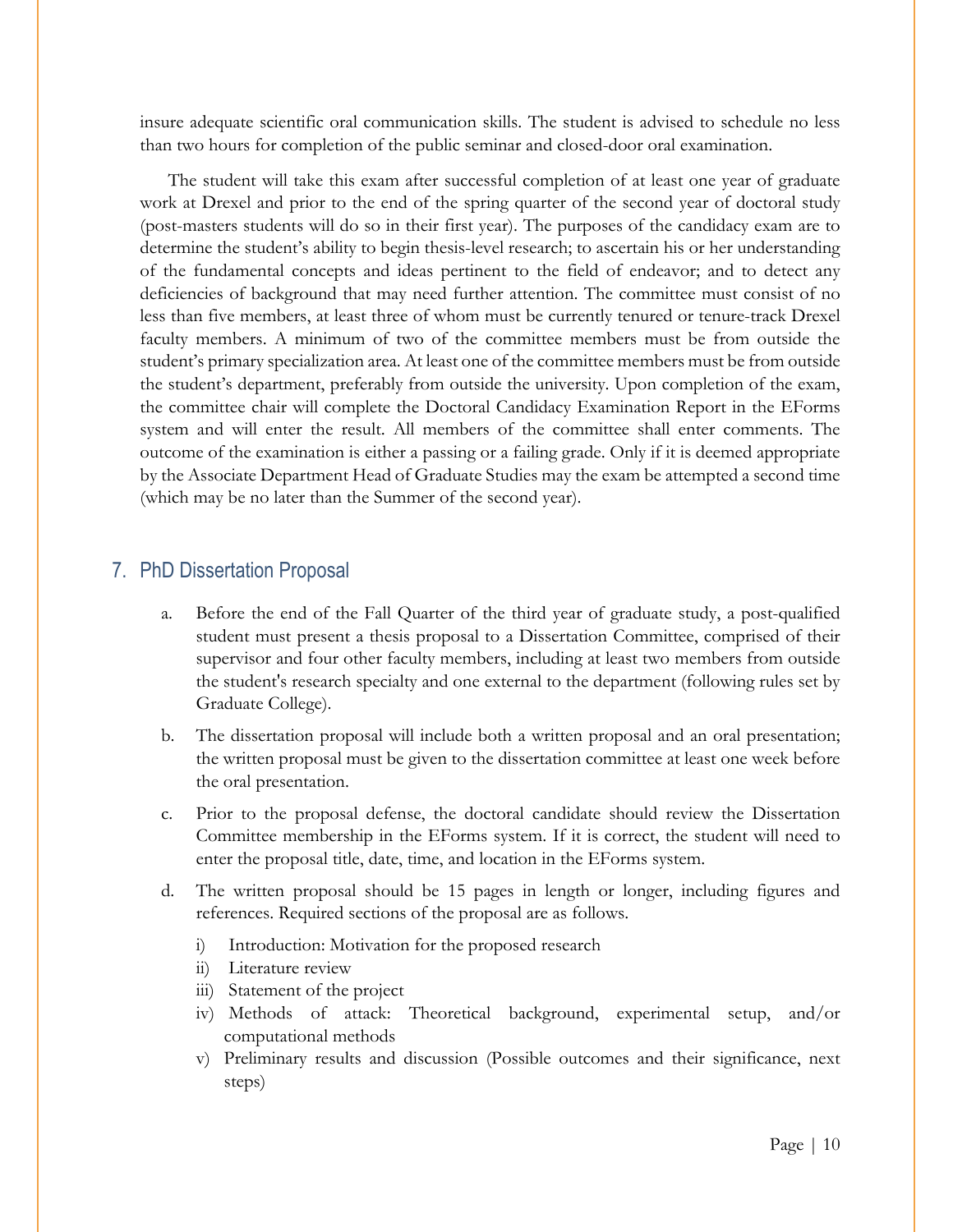- vi) Timeline and Milestones: A plan to complete the thesis within 5 years after matriculation, including measurable milestones such as paper submissions. Changes to this timeline (including extensions of the timeline beyond the fifth year) should be discussed and revised in writing with approval of the Dissertation Committee.
- e. The oral presentation should be about 30 minutes, followed by questions from the committee.
- f. After closed-door discussion, the committee decides whether the dissertation proposal and presentation are satisfactory or not and a pass/fail grade will be given.
- g. The committee can also make suggestions to the proposal and suggest improvements to the written report or the oral presentation.
- h. Upon completion of the proposal defense, the committee chair shall enter the committee's decision. The chair may enter a summary of the recommendations and ask each member to enter their comments/feedback in the EForms system.
- i. For students who fail the dissertation proposal for the first time, they must pass the thesis proposal presentation by the end of the following quarter to continue in the PhD program.

# <span id="page-11-0"></span>8. PhD Annual Reviews and Dissertation Committee Meetings

In the third year, the student will present a dissertation proposal to their Dissertation Committee as described above.

In subsequent years, the student will present their dissertation progress on an annual basis to their Dissertation Committee. Composition of the committee is specified by Graduate College policy, as detailed above (7.a). The student is advised to schedule one and a half hours for each meeting.

The annual review will assist students in the timely completion of their degree by allowing appropriate diagnosis of deficiencies, clarification of expectations for research performance, and identification of opportunities for improvement. Committee feedback/comments should be documented in the EForms system. The deadline to complete this Annual Review is July 15<sup>th</sup> (deadline required by the Graduate College).

One week before the annual review meeting, students are required to submit the Doctoral Candidate Annual Activities Report Form to each member of their Dissertation Committee. This report shall contain a summary of professional activities and research progress during the year (the Doctoral Candidate Annual Activities Report Form is included at the end of this handbook).

The meeting will consist of a succinct presentation from the student, not to exceed 30 minutes, that briefly summarizes relevant background and previous progress and present research progress carried out during the last year. It is imperative to note that students are not to repeat material from the previous year except to use as background and to put the new research into context. Following the student's presentation, the student will step outside of the room and the Dissertation Committee will hold a closed-door discussion to assess progress and future direction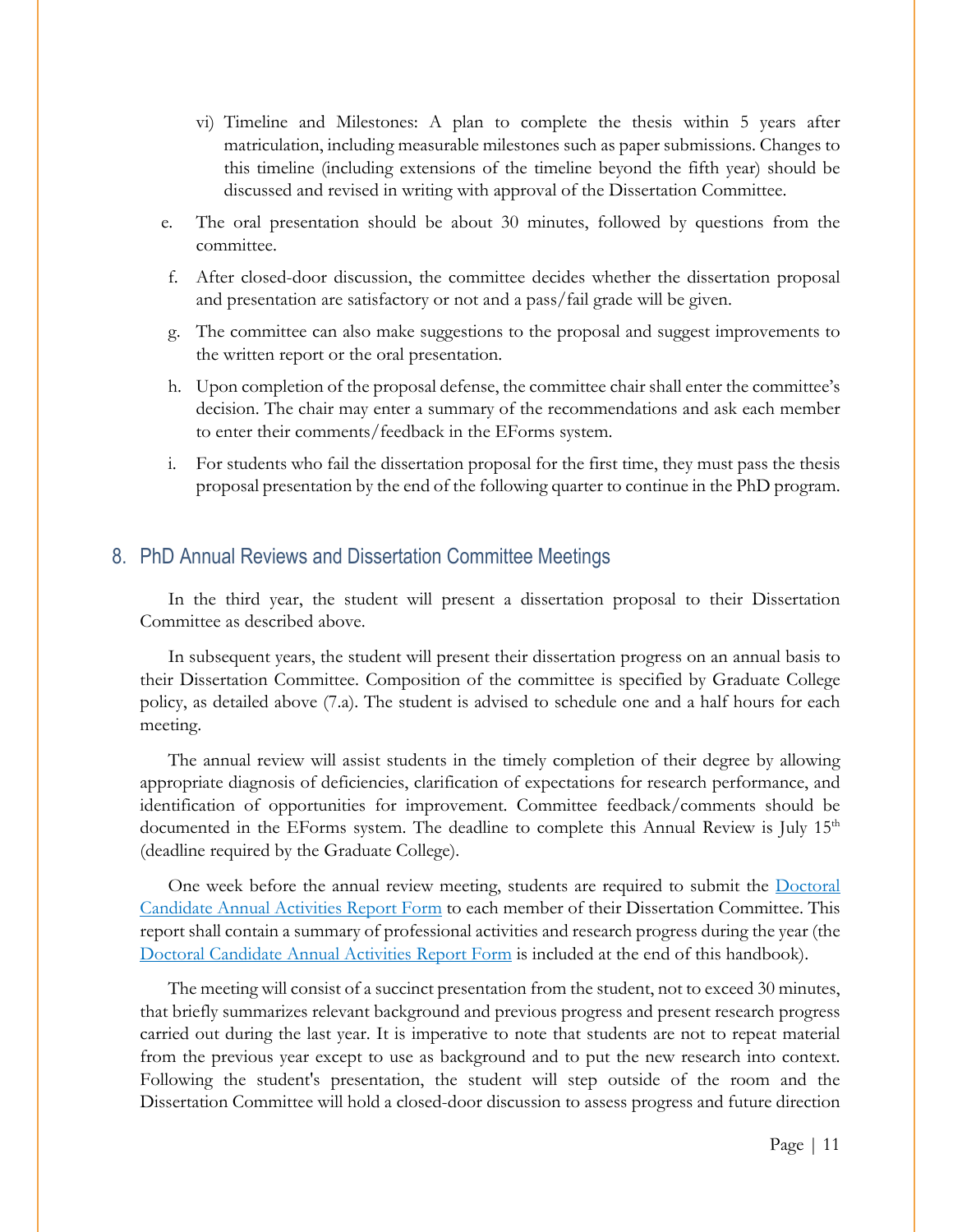of the research. At the conclusion of the discussion, the Dissertation Committee will evaluate the progress following the rubric provided by the Graduate College and the department. Possible outcomes are that the student: (i) is allowed to continue research, (ii) is conditionally allowed to continue research (provided there is a semi-annual meeting), or (iii) is found not to have made satisfactory progress in their research project.

# <span id="page-12-0"></span>9. PhD Program Milestones

## <span id="page-12-1"></span>Year 1:

- Complete 6 core courses.
- Complete 3 credits of Research by the Spring and 2 topic courses.
- In the Spring, present a research poster and a two-page proposal for planned summer research.
- At the end of the Summer, prepare an in-depth written research report along with an oral presentation to a general audience.

## <span id="page-12-2"></span>Year 2:

- Complete remaining 2 core courses.
- Complete 12 Research credits and 2 topic courses.
- Continue research.
- **Pass candidacy exam.**

#### <span id="page-12-3"></span>Year 3:

- **Present a written dissertation proposal and an oral presentation which must be approved by** the Dissertation Committee.
- **Present research progress report to the Dissertation Committee (Annual Reviews in** EForms) by the end of the Spring quarter every year and not later than July  $15<sup>th</sup>$ . Submit the Doctoral Candidate Annual Activities Report Form to all committee members at least a week before the annual review meeting.

#### <span id="page-12-4"></span>Year 4+:

- **Present research progress report to the Dissertation Committee (Annual Reviews in** EForms) between the end of the Spring quarter every year and not later than July  $15<sup>th</sup>$ . Submit the Doctoral Candidate Annual Activities Report Form to all committee members at least a week before the annual review meeting.
- Complete thesis research.
- **Write and defend thesis.**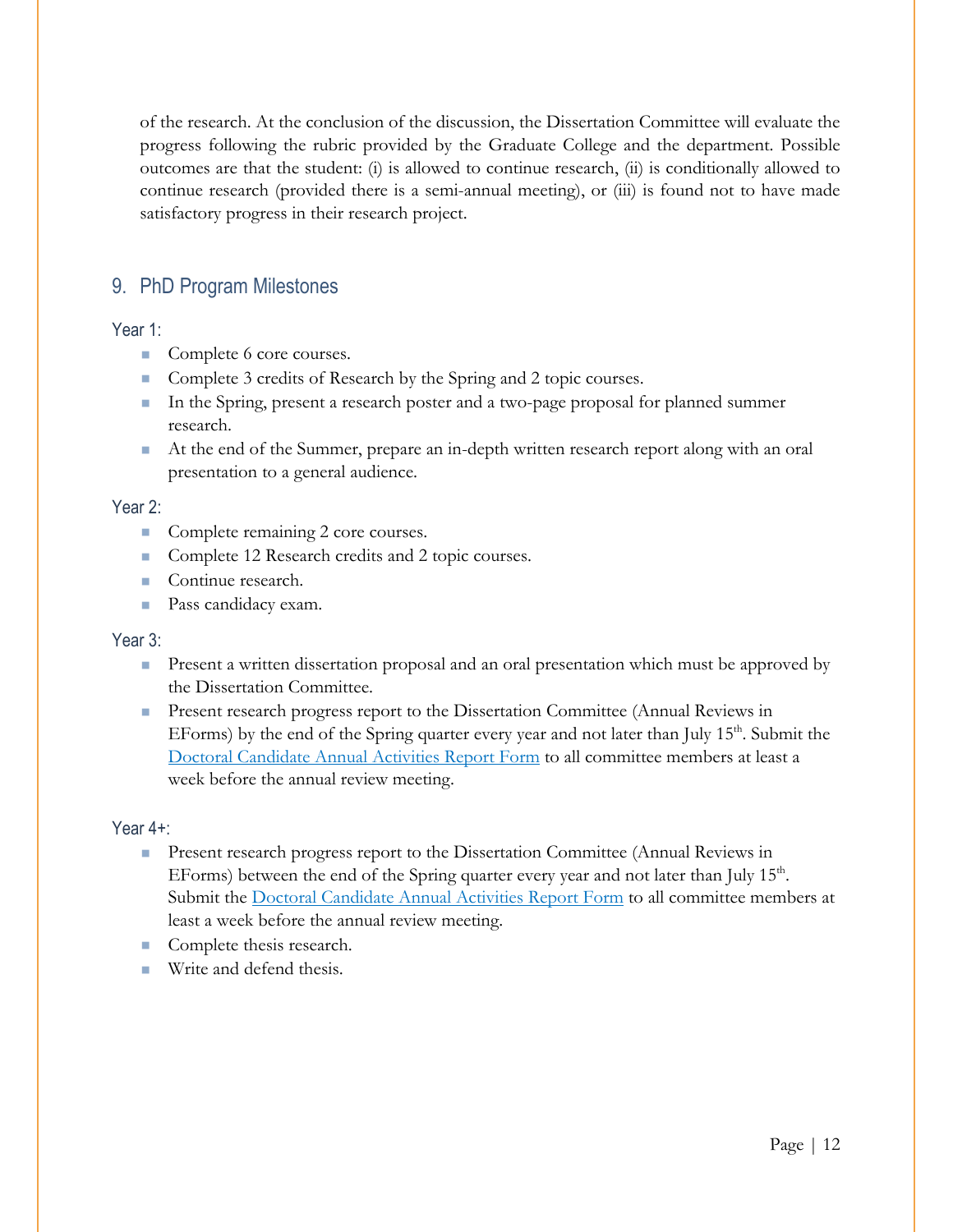# <span id="page-13-0"></span>10. Dissertation Defense

This examination constitutes an open defense of the dissertation. The student should check that the Dissertation Committee in the EForms system is up to date. This form must be completed at least one month prior to the defense. The Committee must consist of at least five members, three or more of whom must be currently tenured or tenure-track Drexel faculty members. Two members at minimum must be from outside the student's major area and at least one member from outside the student's department, preferably from outside the university.

The Candidate is reminded that a printed copy of the final dissertation must be distributed to all Committee members and the Associate Department Head of Graduate Studies at least two weeks before the scheduled exam to allow sufficient time for a thorough review and analysis. The title, abstract, time, date, and location of the oral defense announcement should be distributed by the student by email and by posting a notice in the Department's Main Office one week before the exam.

Results of the defense are reported to the Department and the Graduate College by the Committee Chair via the EForms system. All committee members must agree with the recommendation. This step should be completed by the Committee Chair within 48 hours of the exam. Students and the Committee Chair should follow the guidelines for thesis submission and further approvals as instructed in the Graduate College **EForms Guide**. The Committee Chair is responsible for making sure all signatures are obtained. This form will be submitted for binding with the thesis. In the case of a disagreement within the Committee, the Chair should consult with the Dean of the Graduate College. After following the steps detailed in the checklist below, and in order to be cleared for graduate, the signed [Graduate Program Completion Form](https://drexel.edu/%7E/media/Files/graduatecollege/forms/Graduate%20Program%20Completion%20Form.ashx?la=en) must be submitted to the Graduate College.

#### <span id="page-13-1"></span>Dissertation Format

All doctoral dissertations, in addition to originality and scholarly content, must conform to University [format and submission requirements.](https://www.library.drexel.edu/services/thesis-and-dissertation/) The doctoral student and supervising professor are responsible for conforming to the university format requirements.

#### <span id="page-13-2"></span>PhD Students Graduation Checklist:

- File an application for degree via DrexelOne by the appropriate deadline for the term in which you intend to graduate.
- The following steps must be completed in the EForms system:
	- Verify that your Dissertation Committee is correct. If it needs to be updated, please go to the Dissertation Committee tab, and select Update.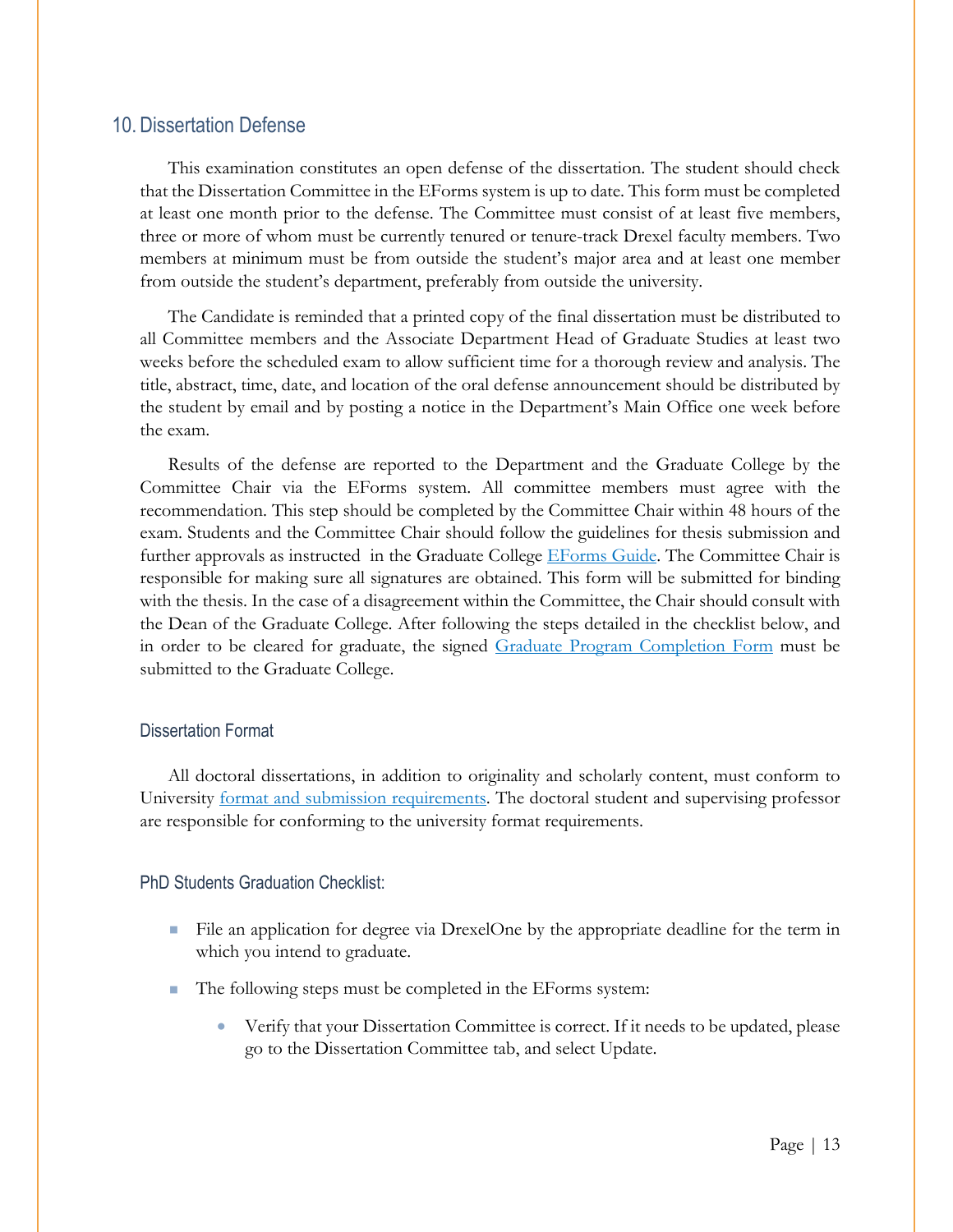- A month in advance of your final Oral Defense, enter your Dissertation information, and select Defense Notification. Notifications will then be sent to the entire committee.
- Upon completion of your Dissertation Defense, all Committee members must agree with the chair's recommendation. Once the decisions of all Committee members are in the form, click Request Approvals.
- When you have the final version of your thesis, select the Submit Thesis tab, enter the title and date, click Save and Notification. Each committee member, including the chair, will receive a notification.
- After receiving the final approval from all committee members use the Export to PDF button to create your Dissertation Title Page. Using this page as the very first page of your thesis, merge it with your dissertation and upload your thesis to [ProQuest.](http://www.etdadmin.com/drexel)
- Upload the ProQuest receipt in the Supporting Documents' tab.
- In the Submit Thesis tab select Yes in the ProQuest receipt field and click Save.
- Complete the [Survey of Earned Doctorates](https://sed-ncses.org/GradDateRouter.aspx) and the Drexel PhD/Doctoral Exit [Survey,](http://drexel.qualtrics.com/SE/?SID=SV_8owTHeVd8M7ugJv) and upload confirmation of the surveys' completion in the "Supporting Documents" tab.
- Once all steps have been completed, click Request Approvals (Student, Supervisor, DGS, and Graduate College).
- Fill out the PDF [Completion Form](http://drexel.edu/%7E/media/Files/graduatecollege/forms/Graduate%20Program%20Completion%20Form.ashx?la=en) and have it signed by the appropriate people (this final step is not included in the EForms system). IMPORTANT: This form must be submitted to the Graduate College by the [posted deadline.](https://drexel.edu/graduatecollege/news-events/graduation/) Please copy Dr. Urbanc and Laura D'Angelo if you submit this form directly to the Graduate College.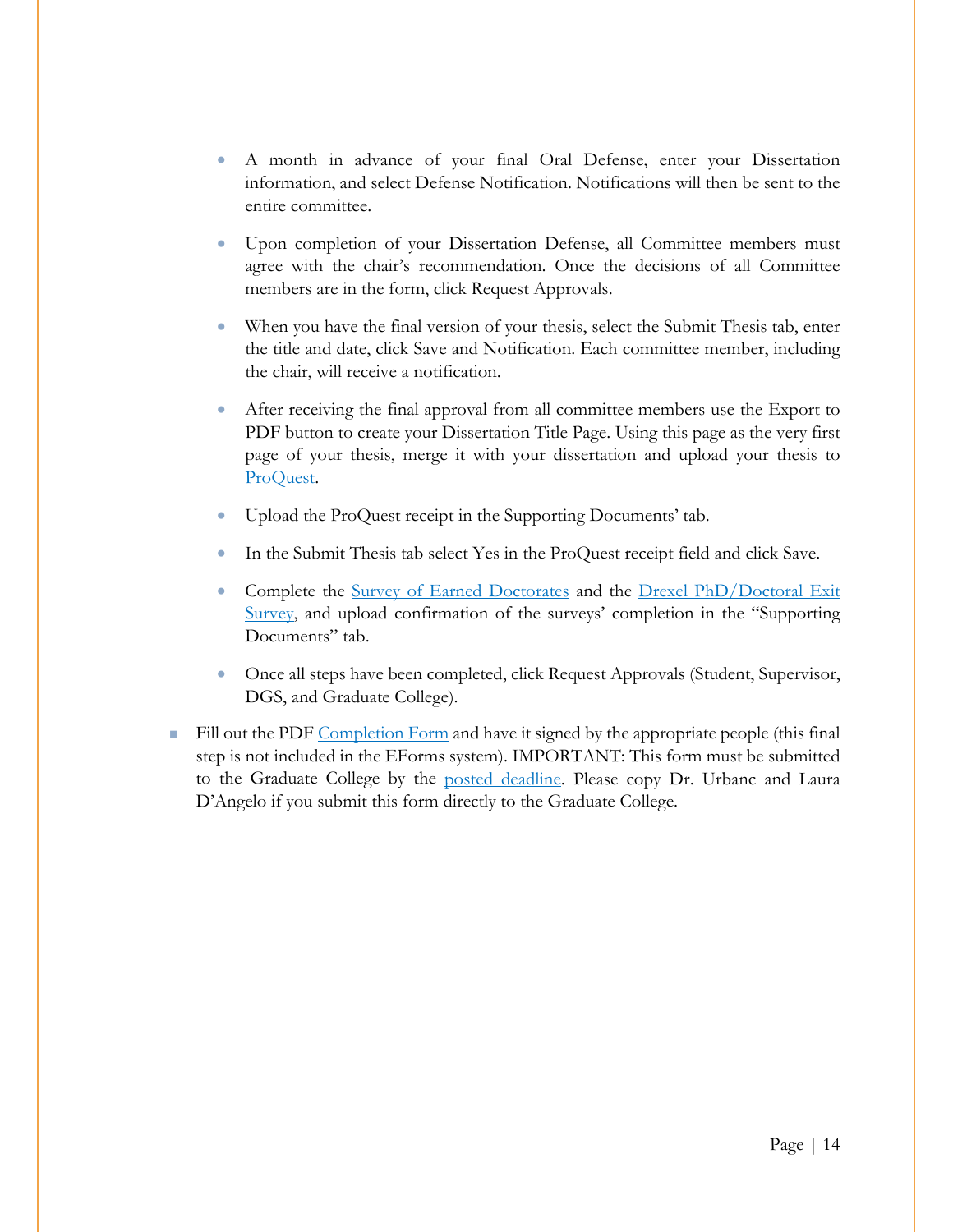#### \*\*THIS REPORT MUST BE SUBMITTED WITH ADVISOR'S COMMENTS AND SIGNATURE AT LEAST ONE WEEK BEFORE THE ANNUAL REVIEW MEETING. ANNUAL REVIEWS MUST BE COMPLETED BY JULY 15.\*\*

# **DOCTORAL CANDIDATE ANNUAL ACTIVITIES REPORT FORM**

<span id="page-15-0"></span>Name: Entry Year in the Program:

# **Research:**

- **If you are a Third-Year Student** When did you submit your written thesis proposal? (Date): When did you make your oral presentation to your Committee (Date):
- **Thesis Advisor:**
- **Title of project:**
- **Dissertation Advisory Committee:**

Chair: Member (1): Member (2): Member (3): Member (4):

- **Date of your last formal meeting with four or more members of your committee?**
- **Outcome of the meeting: (satisfactory/semiannual review/non-satisfactory):**
- **Status of your current research and goals:** Describe what you have accomplished in your thesis research during the previous academic year. You may give bullet points with supporting detail. Lack of detail in this section will be

interpreted as lack of progress. Describe your research goals for the coming academic year. Lack of detail in this section will be interpreted as lack of planning:

- **Publications.** List articles/chapters published or in press. Be sure to note status (i.e., submitted, working on revisions, accepted, published) and type (peer-reviewed article, non-reviewed article, paper in conference proceedings, etc.).
- **Conference Activities**. List all conference activities. Please specify, for each, whether it is a paper presentation, presentation w/o paper, workshop, poster session, etc. and whether it was presented already, accepted for presentation, or submitted for presentation. Include date, title of paper/presentation, name of conference, and location of conference.